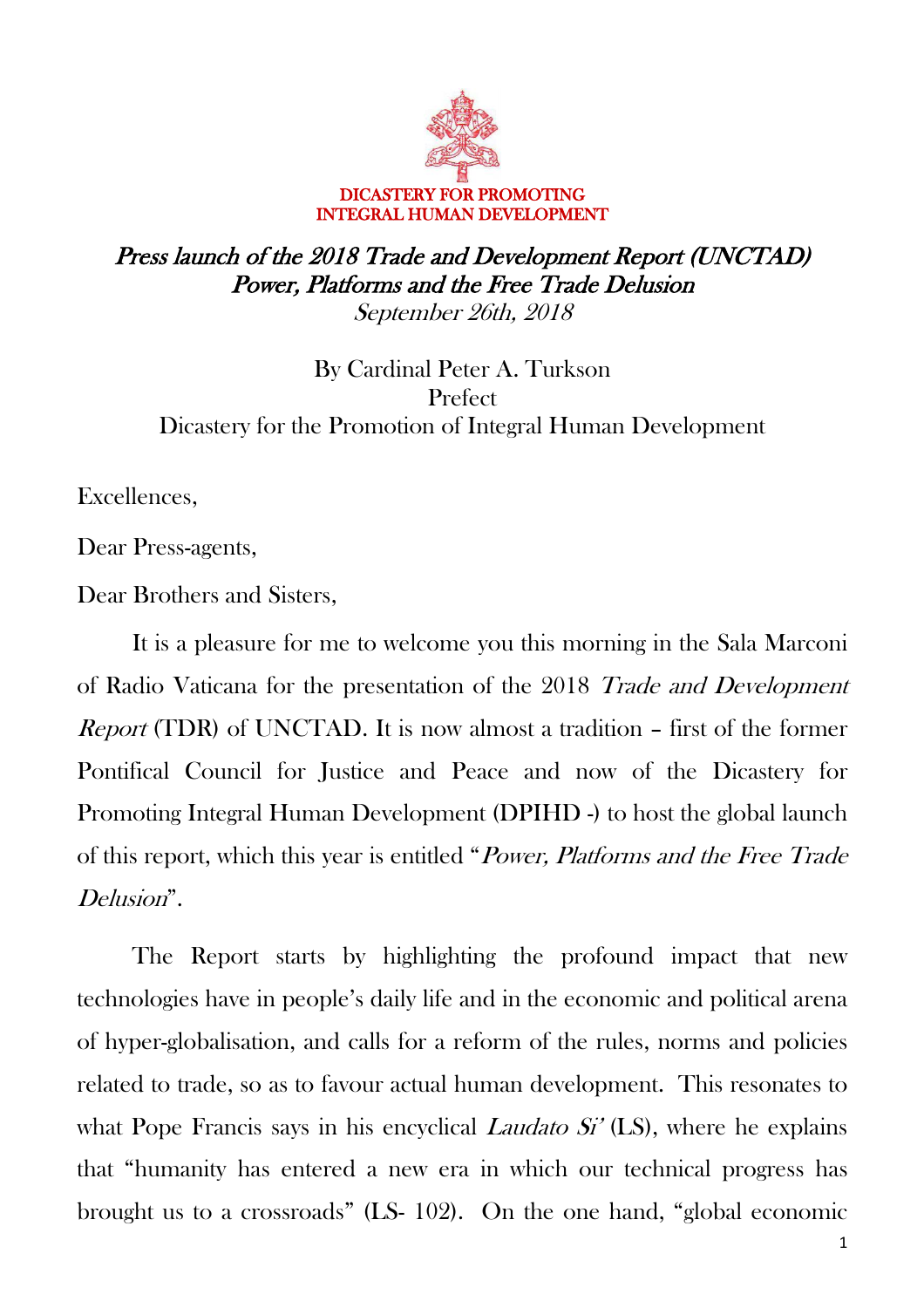well-being appears to have increased… with an unprecedented magnitude and speed" (Oeconomicae et pecuniariae quaestiones -OPQ- 5). On the other hand, "inequalities proliferate between various countries and within them. Moreover, the number of people who live in conditions of extreme poverty continues to be enormous" (OPQ 5). Furthermore, this kind of progress has harmed our Sister-Mother Earth, who "is burned and laid waste", and "groans in travail -Rm 8:22" (LS 2).

Responses to this serious socio-ecological crisis, in which we found widespread inequality and environmental degradation, need to come from different actors, as the 2018 *Trade and Development Report* also suggested. Responses need to come from us, individuals, who must find paths for changing habits of overconsumption and waste, and for changing habits of manipulation and greed when trading (cf LS 5, 23, 219). Responses to the crisis also need to come from the education sector, which must not only raise awareness of the socio-ecological disruption, but also help to generate social virtues and the capacity of critical thinking in order to tackle current individualism (cf LS 162), the prevailing consumerism and throwaway culture (cf LS 20ss) and the myth of unlimited progress (cf LS 210-215).

Yet responses to the current socio-ecological crisis cannot be limited to individuals and the education sector. The world needs, above all, a strong response from the business community, which must drop the "business as usual" and "short-term" mentality (cf. LS 32, 128), and from concrete politicaleconomic policies -both local and international- which must propose lines of action seeking the common good and integral and sustainable human development (LS 18). New policies and international rules are vital because, as both Pope Benedict XVI and Pope Francis have argued, we need to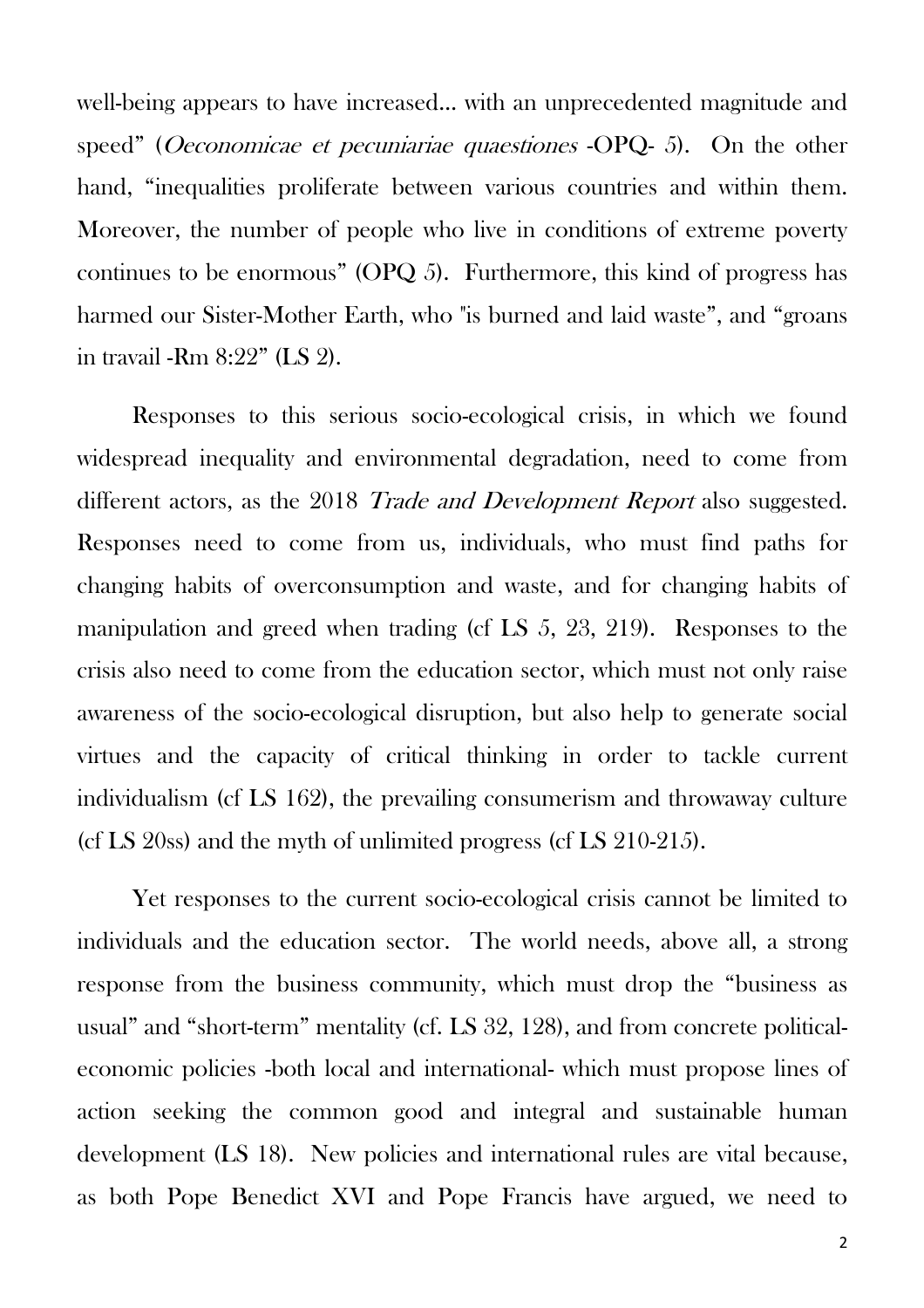eliminate "the structural causes of the dysfunctions of the world economy and correcting models of growth which have proved incapable of ensuring respect for [the poor and] the environment" (LS 6).

In this regard, we welcome the analysis of the 2018 Trade and Development Report, which explains why, after the 2008 financial crisis, international trade in our hyper-globalised world has not resulted in a win-win game. According to the Report, trade is dominated by big firms, increasingly so since the mid-1990s. Today, new entrants and smaller exporters have a low survival rate, with three out of four firms dropping out of the export business after two years, and with firms in developing countries faring worse than in developed countries. Free trade therefore often ends up discouraging local entrepreneurship: the small and fragile enterprises in the developing countries are unable to sustain the fierce competition of the big multinational companies. Hence, the fact that economic power is being concentrated in a smaller number of big international firms has an impact on the ability of developing countries to benefit from their participation in the international trading system and to gain from new digital technologies.<sup>1</sup>

Even the growing importance of free trade agreements for some developing countries, according to the Report, tend to squeeze the national policy space and to become increasingly a mechanism for promoting rentseeking by large exporting firms. This does not favour integral human development, since it increases the gap of global inequality.

 $\ddot{\phantom{a}}$ 

<sup>1</sup> Press release, UNCTAD: Trade wars are symptom of deeper economic malaise, 2018.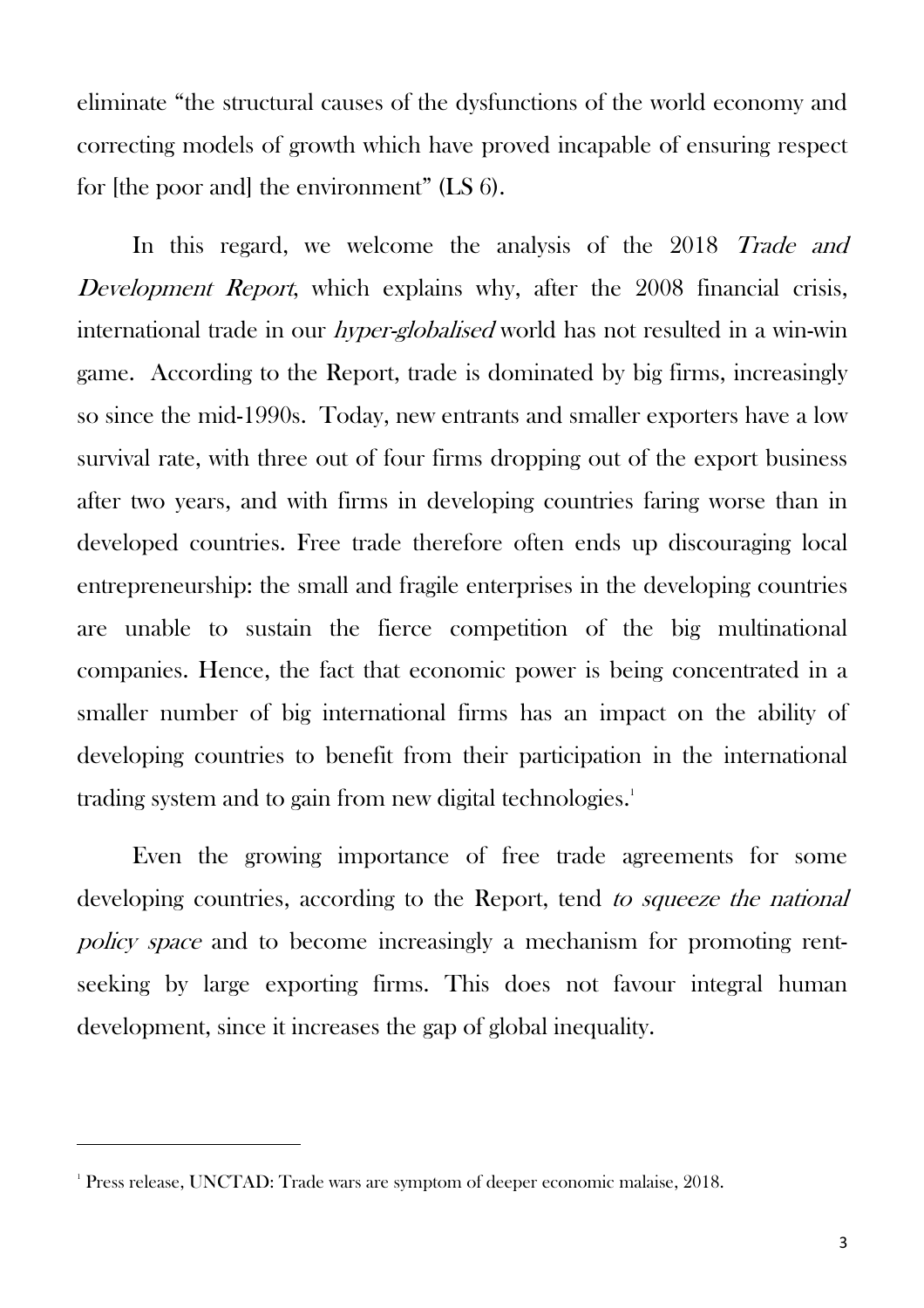The solution proposed by the Report to this scenario is neither that of a retreat to nostalgic nationalism nor doubling down on support for free trade, but rather that of *revitalizing* multilateralism, of promoting a *managed* multilateral trading system.<sup>2</sup> This matches with what Pope Benedict XVI explained back in 2009, just after the global financial crisis: that international actual cooperation must be reflected in the way international organisations operate, this means, not buy responding to vested interests of a few, but by transparently supporting the interests of nations and the development of their people and the caring of their natural environment (cf Caritas in Veritate, 24, 47, 49 cc).

In this sense, the creation of the World Trade Organization (WTO) in 1995 was a major innovation, intended to implement a legal framework of international trade law in which there would be no room for unfair, unilateral commercial actions. This organisation, however, has not kept pace with the rapidly evolving economy. Hence, we welcome projects for modernising the World Trade Organisation in order to enable it to better face the challenges of the present hyper-globalised economy and to work more efficiently at the benefit of all countries, especially the most vulnerable ones. Indeed, it is particularly poorer countries and their peoples who are in need of an equitable rule-based system in which they can participate in global trade on the basis of the highest achievable equality of opportunity. Free trade can work

 $\ddot{\phantom{a}}$ 

<sup>2</sup> Press release, UNCTAD: Trade wars are symptom of deeper economic malaise, 2018.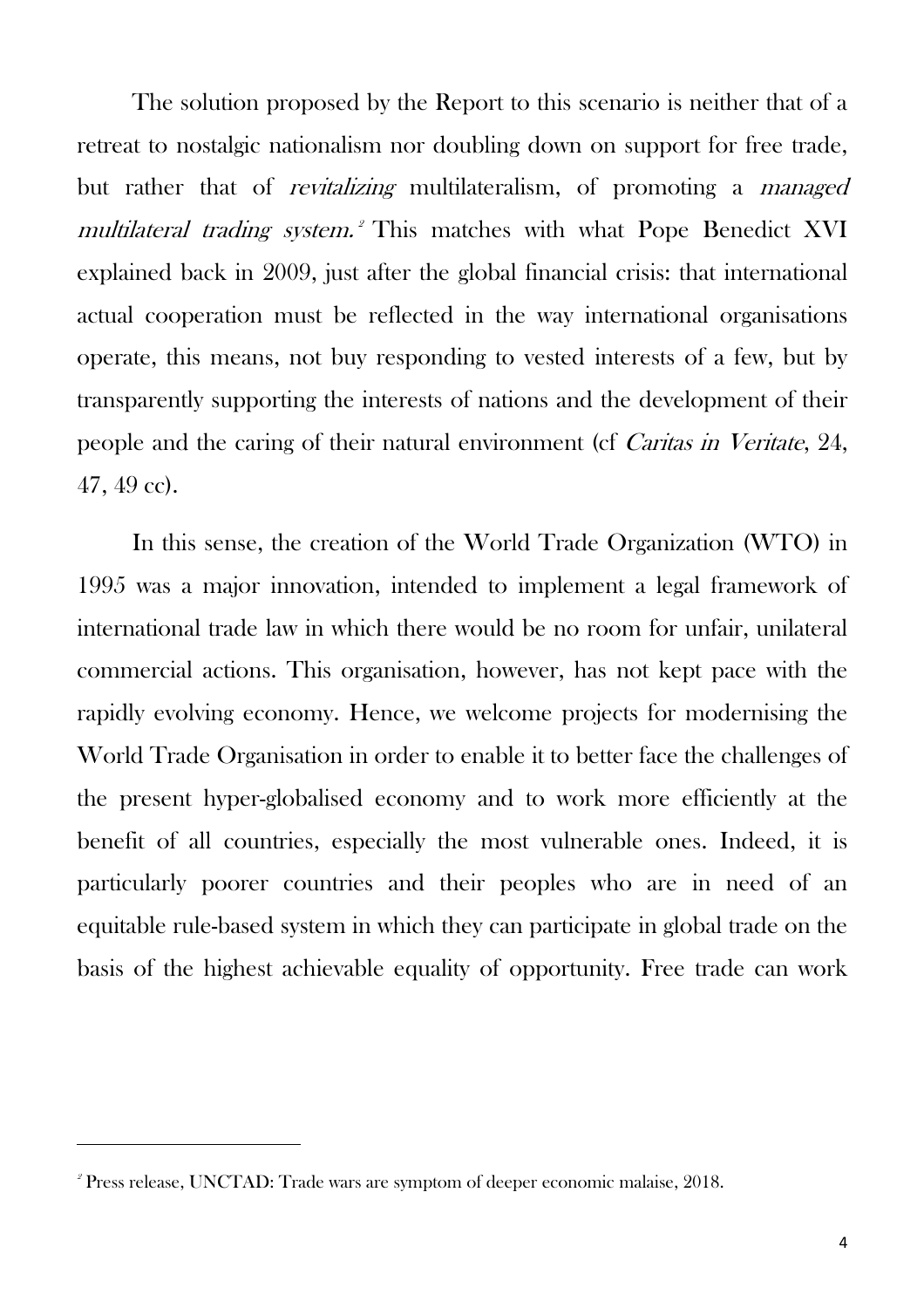only when both parties are fairly equal economically, thus stimulating progress and rewarding effort.<sup>3</sup>

The Report suggests that the world trade regime should support the development agenda of countries - especially the developing countries, and not the dominium of big firms or financial institutions. Indeed, trade policies cannot foment even more harm to poor countries, but to contribute to their sustainable economic development. International trade policies should guarantee sufficient policy space to ensure that countries can manage their progress in line with the Sustainable Development Goals (SDGs).

Trade rules, notwithstanding their technical appearance, have a political and social nature, with deep and lasting consequences in the life of humanity. Trade rules are not fair by themselves, but can only be called such when they conform to the demands of social justice and inasmuch as they allow developed and developing countries to benefit in the same way from the participation in the global trading system.<sup>4</sup>A fair multilateral trade system, therefore, will have been truly accomplished only when poor countries are enabled to be fully and fairly *included* into the international trade system. But for this, we need international trade policies that foster an authentic human development and assist poor countries in their capacity building. We also need, as the Report explains, that the new digital technologies contribute to reduce -and not to increase- the gap between rich and poor countries; that they contribute to democratise -and not to concentrate- the power of the financial

 $\ddot{\phantom{a}}$ 

<sup>&</sup>lt;sup>3</sup> Note of the Holy See on the preparation for the fifth WTO Ministerial Conference "Ethical Guidelines" for International Trade", 2003. 4 Ibid.